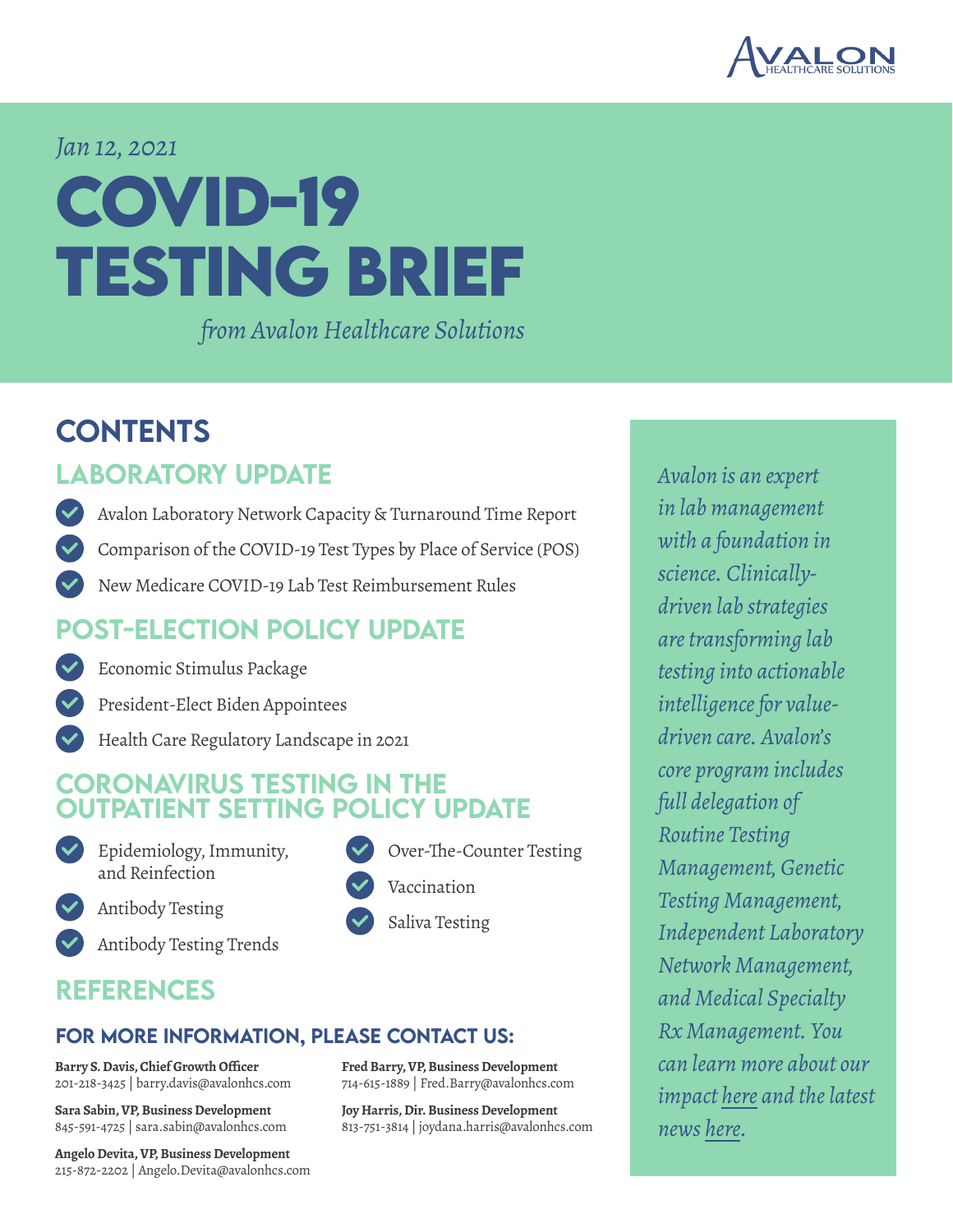### <span id="page-1-0"></span>LABORATORY UPDATE

#### **AVALON LABORATORY NETWORK** Capacity & Turnaround Time Report

| <b>LAB</b>                      | <b>RT-PCR Y/N</b> | <b>MULTIPLE</b><br><b>PLATFORMS</b> | <b>CAPACITY</b><br>(PER DAY) | <b>TAT</b> |
|---------------------------------|-------------------|-------------------------------------|------------------------------|------------|
| LabCorp                         | $\rm Y$           | $\mathbf Y$                         | 270,000                      | 1-2 days   |
| Quest                           | $\mathbf Y$       | Y                                   | 215,000                      | $2-3$ day  |
| BioReference                    | $\rm Y$           | $\mathbf Y$                         | 70,000                       | 1 day      |
| Eurofins-Diatherix              | $\rm Y$           | $\mathbf N$                         | 60,000                       | 1-3 days   |
| Premier Medical Lab             | $\rm Y$           | $\mathbf Y$                         | 50,000                       | 1-2 days   |
| Mako Medical Lab                | $\rm Y$           | $\mathbf Y$                         | 50,000                       | 1-2 days   |
| GenetWorx                       | $\mathbf Y$       | $\mathbf Y$                         | 40,000                       | 2 days     |
| AIT (American Institute of Tox) | $\mathbf Y$       | $\mathbf Y$                         | 20,000                       | 1-2 days   |
| Sonic-CPL                       | $\mathbf Y$       | $\mathbf Y$                         | 20,000                       | 1-3 days   |
| Genesis DX (DNA Analytical)     | $\mathbf Y$       | $\mathbf Y$                         | 16,000                       | 1-2 days   |
| MDL (Medical Diagnostic Lab)    | Y                 | $\mathbf N$                         | 12,000                       | 1-2 days   |
| LabTech                         | $\rm Y$           | $\mathbf Y$                         | 10,000                       | 2 days     |
| Aegis                           | $\rm Y$           | $\mathbf Y$                         | 10,000                       | 2 days     |
| AccuReference                   | $\mathbf Y$       | $\mathbf N$                         | 10,000                       | 2 days     |
| PathGroup                       | $\rm Y$           | $\mathbf Y$                         | 8,000                        | 2-3 days   |
| Luxor                           | $\mathbf Y$       | $\mathbf Y$                         | 5,000                        | 1 day      |
| Transplant Genomics             | $\mathbf Y$       | ${\bf N}$                           | 5,000                        | 1-2 days   |
| Neogenomics                     | $\mathbf Y$       | $\mathbf Y$                         | 5,000                        | 1-4 days   |

- Total daily RT-PCR capacity is nearly 900,000 tests per day (labs with less than 5000 tests/day capacity are  $\mathbb{R}^n$ not listed in the chart)
- Even though daily testing volumes have returned to the extremes of July, the test turnaround time (TAT) is still within reasonable limits
- Currently, the national day average of COVID-19 testing is two million  $\overline{\mathbb{R}^n}$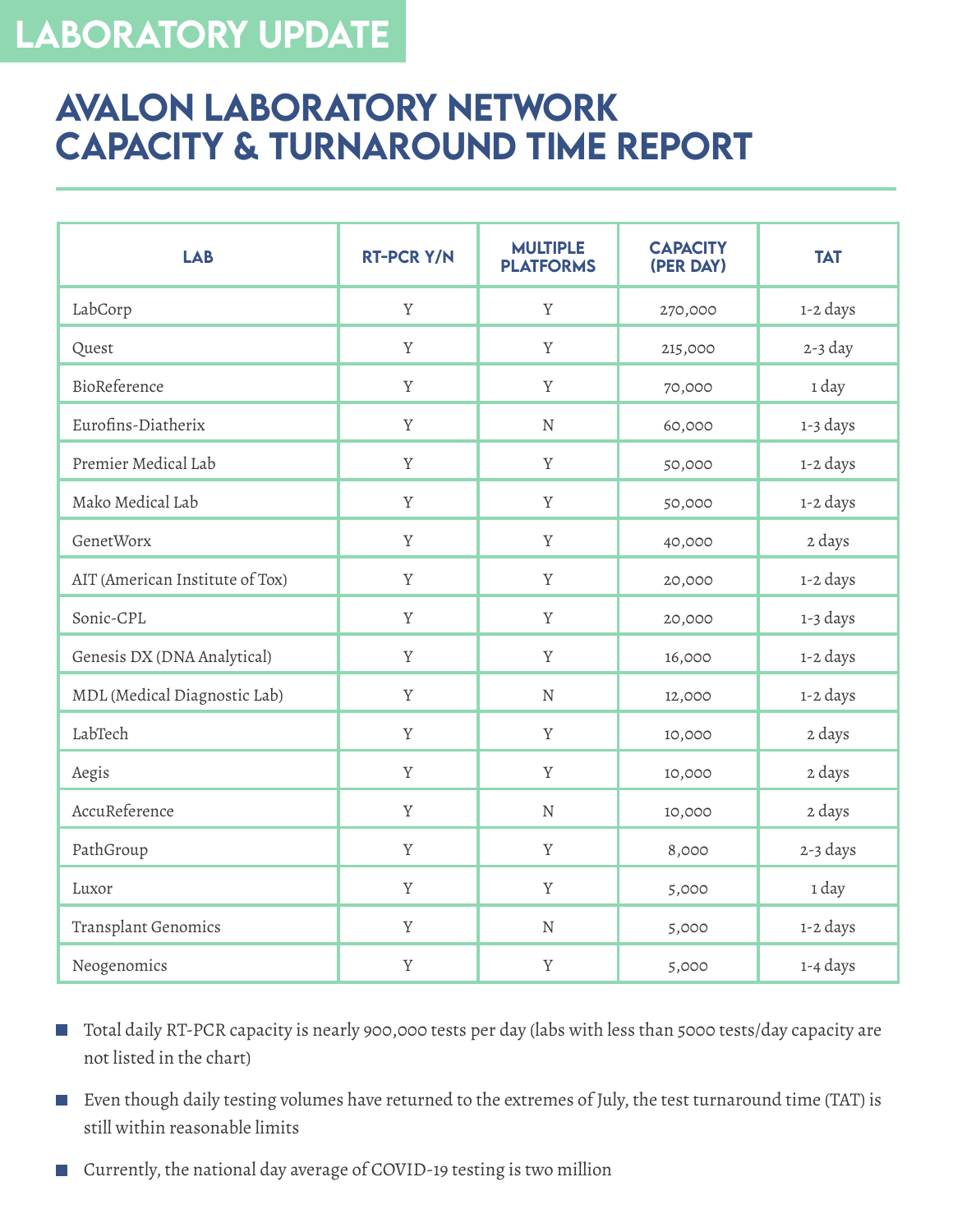### <span id="page-2-0"></span>Comparison of the COVID-19 Test Types by Place of Service (POS)



Antigen testing is trending in parallel with PCR testing but at less overall volume. The data demonstrates that the utilization of antigen testing is being performed or billed from the physician office POS.



Antigen testing appears to have no utilization within the hospital POS. Antibody testing is also flat. The peaks and valleys demonstrated by the PCR testing may indicate either a lull in COVID-19 patients serviced by the hospitals or a lack of supplies needed to perform testing.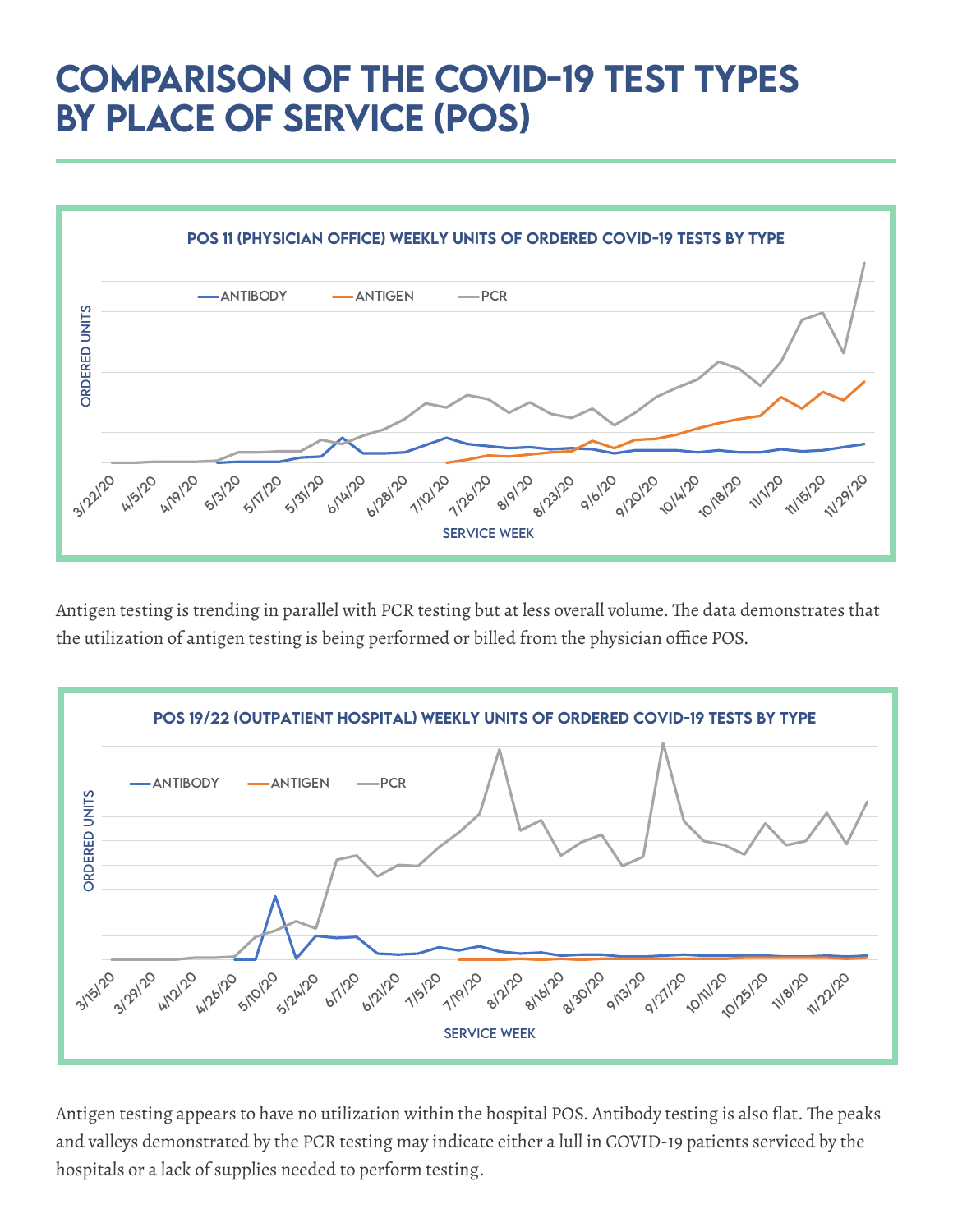<span id="page-3-0"></span>

Antigen testing is non-existent among the independent laboratory cohort while PCR testing continues to trend up.In spite of rigorous marketing efforts by the commercial laboratories, antibody testing continues to trend down.

### New Medicare COVID-19 Lab Test Reimbursement Rules

On October 15, 2020, [CMS announced](https://www.cms.gov/newsroom/press-releases/cms-changes-medicare-payment-support-faster-covid-19-diagnostic-testing) a new reimbursement scheme for COVID-19 diagnostic tests, lowering the payment rate to laboratories that take more than two days to process them. Beginning on January 1, 2021, Medicare will pay \$100 to laboratories that complete high throughput COVID-19 diagnostic tests within two calendar days of the specimen being collected. For laboratories that take longer than two days to complete these tests, Medicare will pay \$75.The purpose is to incentivize the rapid turnaround of lab test results so that patients who test positive for the

virus are alerted quickly, allowing them to self-isolate and receive medical treatment.

This change in reimbursement methodology represents a challenge for laboratories. Labs are reporting that there are multiple factors that may impact their turnaround time and that it could fluctuate from week to week. Avalon is receiving inquiries from laboratories seeking advice about whether insurers will continue with the single code reimbursement (\$100) or if they will adopt the CMS methodology.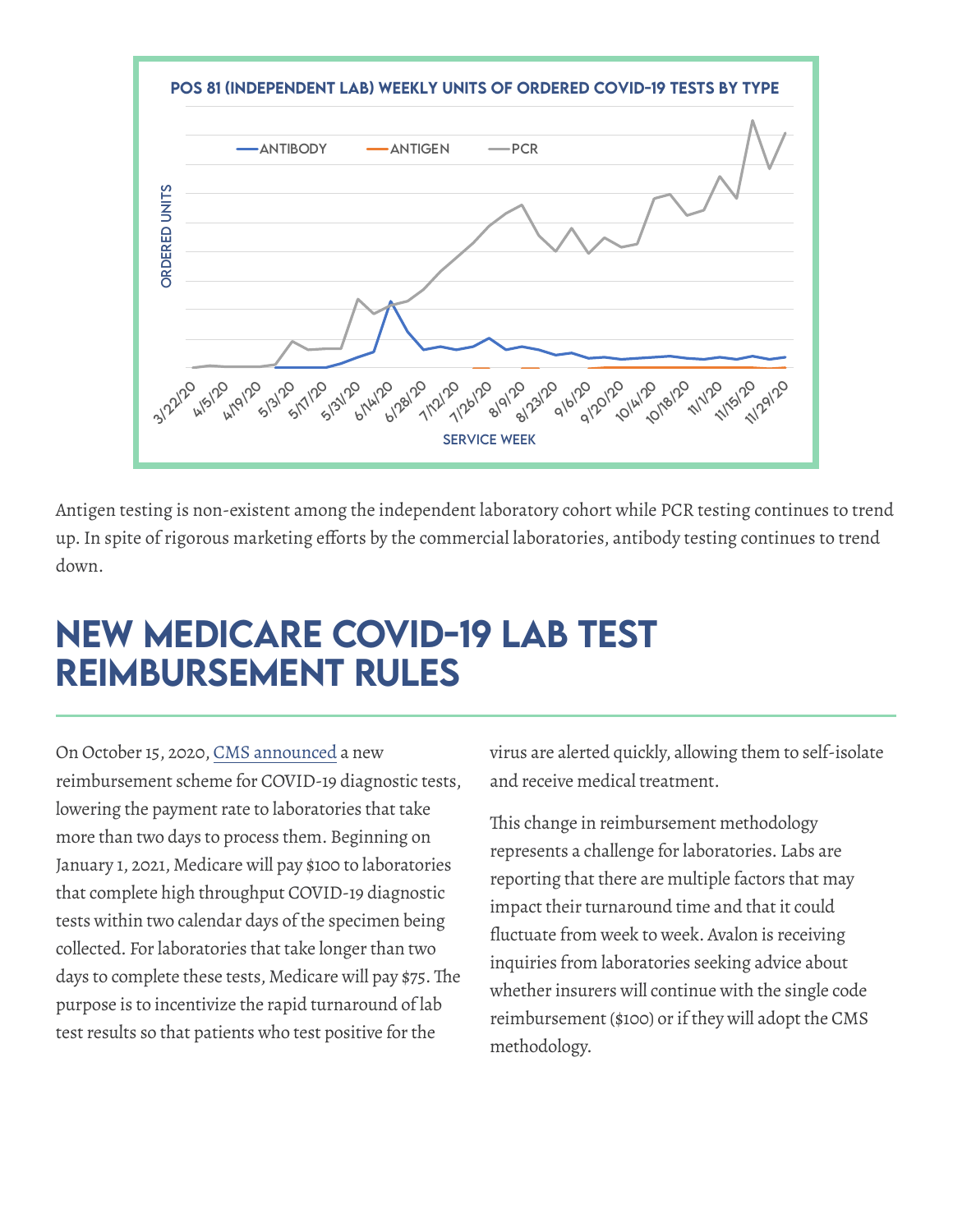# <span id="page-4-0"></span>Economic Stimulus Package

On December 21, 2020, Congressional leaders passed a \$900 billion coronavirus relief proposal that accompanied a \$1.4 trillion spending bill. At 5,593 pages, the tax and spending bill is the largest single piece of legislation ever proposed by Congress. Find the text of the bill [here.](https://www.washingtonpost.com/us-policy/2020/covid-relief-bill-full-text/?arc404=true) On December 27, 2020, President Trump signed it into law.

The bill reinstates a \$300 per week federal unemployment insurance supplement that expired during the summer. The package also includes stimulus check payments of \$600 to those citizens earning \$75,000 or less. The legislation addresses many other economic and pandemic-related needs, including \$45 billion for transportation, \$82 billion for schools; \$20 billion for vaccine distribution; and \$13 billion for a major expansion in food stamps. Money to support states and cities in the pandemic response was not included in the bill.

To support COVID-19 lab testing and contact tracing, an additional \$25.4 billion was included in the Public Health and Social Services Emergency Fund, to be distributed by the HHS Secretary. The funds appear to be for reimbursement of lab testing that is not otherwise paid for by health plans or Medicare. The additional funds are available until September 30, 2022.

The legislation states that the funds are for: *"necessary expenses for testing, contact tracing, surveillance, containment, and mitigation to monitor and suppress COVID–19, including tests for both active infection and prior exposure, including molecular, antigen, and serological tests, the manufacturing, procurement and distribution of tests, testing equipment and testing* 

*supplies, including personal protective equipment needed for administering tests, the development and validation of rapid, molecular point-of-care tests, and other tests, support for workforce, epidemiology, to scale up academic, commercial, public health, and hospital laboratories, to conduct surveillance and contact tracing, support development of COVID–19 testing plans, and other related activities related to COVID–19 testing and mitigation."*

The legislation package also includes a deal to end surprise medical bills. The "[No Surprises Act](https://www.healthaffairs.org/do/10.1377/hblog20201217.247010/full/)" would allow providers to enter into arbitration when there is a dispute about reimbursements. The arbitrator would consider factors such as median in-network rate, provider's experience level, complexity of the medical care and the parties' market share. This is a win for hospitals and a blow to insurers -- prior surprise bill proposals would have set a benchmark rate as the norm rather than submitting disputes to arbitration. While arbitrators must consider prevailing in-network rates, they may not consider Medicare and Medicaid rates (which are always lower) or provider charges (which are higher).

Many states have passed laws protecting patients from surprise medical bills, but states generally cannot regulate self-insured employer plans -- the majority of employer-based coverage. While this new federal legislation will extend protections to them, the extension of litigation over out-of-network reimbursement will continue to necessitate retention of lawyers and administrative costs that will ultimately increase premiums.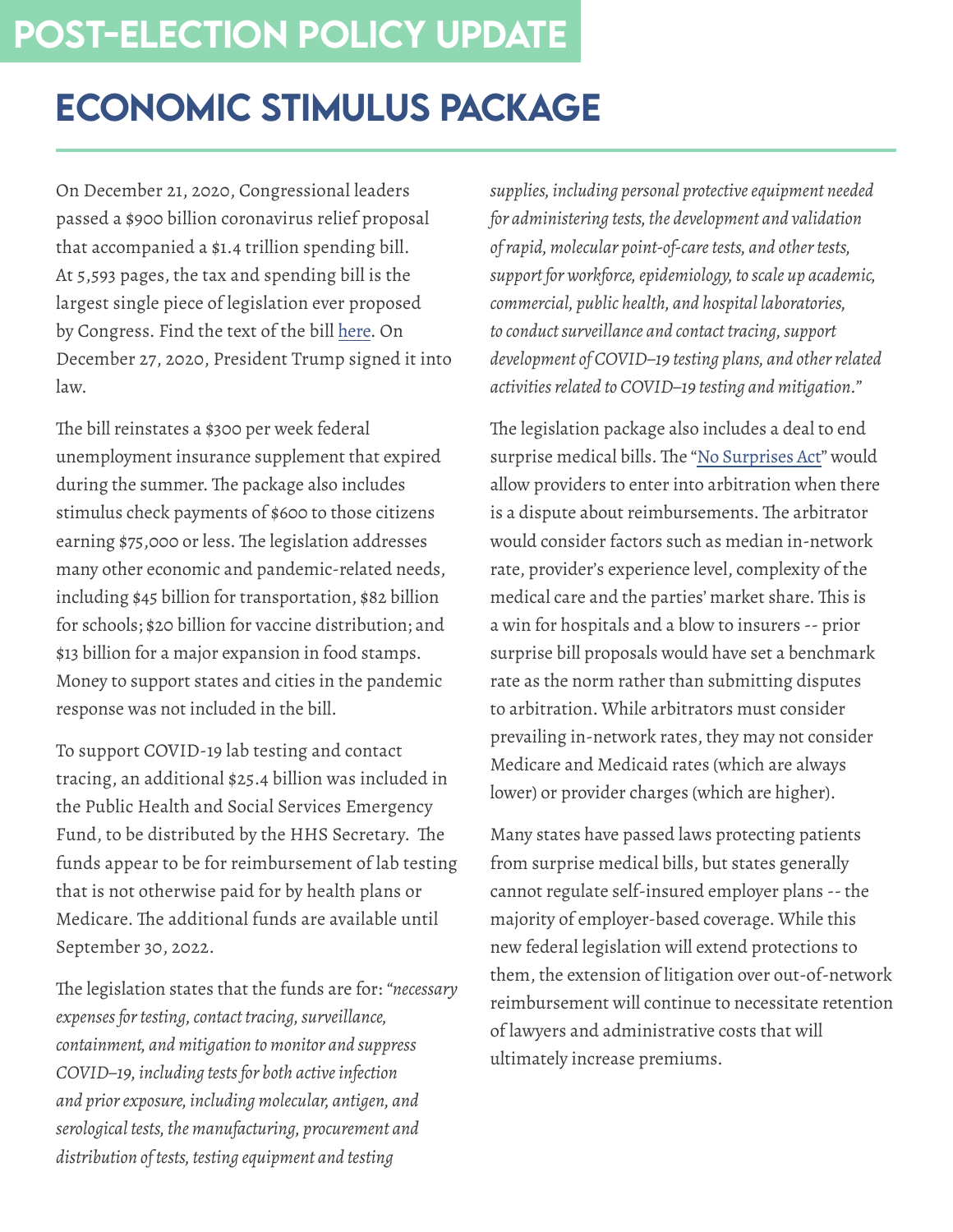# <span id="page-5-0"></span>President-Elect Biden Appointees

On December 14, 2020, the Electoral College formally designated President-elect Joe Biden as the winner of the election. Biden had 306 votes to Trump's 232. The votes were certified by a joint session of Congress on January 6, 2021.

President-elect Biden named several members of his health care team, but some appointments will remain uncertain until after Senate confirmation hearings. It is an impressive and experienced group from different professional backgrounds. In many cases, they will share overlapping responsibilities - creating a challenging bureaucracy and raising questions about who will be the ultimate decision-maker.

- Chief of Staff: [Ron Klain,](https://www.theatlantic.com/newsletters/archive/2020/12/ron-klain-joe-biden-donald-trump/617411/) served as President Obama's Ebola Response Coordinator.
- White House Office of Management and Budget Director: [Neera Tanden](https://www.npr.org/sections/biden-transition-updates/2020/12/03/941597232/why-biden-budget-pick-neera-tanden-already-faces-republican-opposition) was president of the Center for American Progress. She would make history as the first woman of color to head the Office of Management and Budget (OMB), an incredibly important office that sets fiscal and personnel policy for all of the executive agencies and oversees and blesses the regulations across the executive branch.
- HHS Secretary: [Xavier Becerra,](https://www.nytimes.com/2020/12/08/us/xavier-becerra-hhs.html) California's attorney general, would be first Latino to head the health department.
- CDC Director: [Rochelle Walensky, MD](https://www.npr.org/sections/biden-transition-updates/2020/12/07/943871894/biden-names-massachusetts-doctor-to-lead-cdc), the chief of infectious diseases at Massachusetts General Hospital in Boston, expert on AIDS and HIV and a professor of medicine at Harvard Medical School.
- [Dr. Fauci will be chief medical adviser](https://www.cnn.com/2020/12/03/politics/biden-harris-interview-jake-tapper/index.html) and keep his current role as director of the National Institute of Allergy and Infectious Diseases.
- [Vivek Murthy, MD,](https://www.medscape.com/viewarticle/942165) a former U.S. surgeon general under President Barack Obama, will return to an expanded version of that role that includes helping lead the nation's response to the COVID-19 pandemic.
- [Jeff Zients](https://www.politico.com/news/2020/12/03/zients-murthy-biden-coronavirus-team-442609), a former Obama administration official, will serve as the White House's COVID-19 coordinator.
- [Marcella Nunez-Smith, MD](https://www.politico.com/news/2020/12/03/zients-murthy-biden-coronavirus-team-442609), Chair of the COVID-19 Equity Task Force, will focus on health disparities.
- President-elect Biden recently [added a](https://www.politico.com/news/2020/12/29/biden-coronavirus-response-coordinators-451996?nname=playbook&nid=0000014f-1646-d88f-a1cf-5f46b7bd0000&nrid=0000014e-f114-dd93-ad7f-f915f09e0002&nlid=630318)  I. [few new members](https://www.politico.com/news/2020/12/29/biden-coronavirus-response-coordinators-451996?nname=playbook&nid=0000014f-1646-d88f-a1cf-5f46b7bd0000&nrid=0000014e-f114-dd93-ad7f-f915f09e0002&nlid=630318) to his [COVID-19 task](https://www.politico.com/news/2020/12/29/biden-coronavirus-response-coordinators-451996?nname=playbook&nid=0000014f-1646-d88f-a1cf-5f46b7bd0000&nrid=0000014e-f114-dd93-ad7f-f915f09e0002&nlid=630318)  [force.](https://www.politico.com/news/2020/12/29/biden-coronavirus-response-coordinators-451996?nname=playbook&nid=0000014f-1646-d88f-a1cf-5f46b7bd0000&nrid=0000014e-f114-dd93-ad7f-f915f09e0002&nlid=630318) Carole Johnson, currently the NJ Commissioner of Human Services, was named the COVID-19 Testing Coordinator.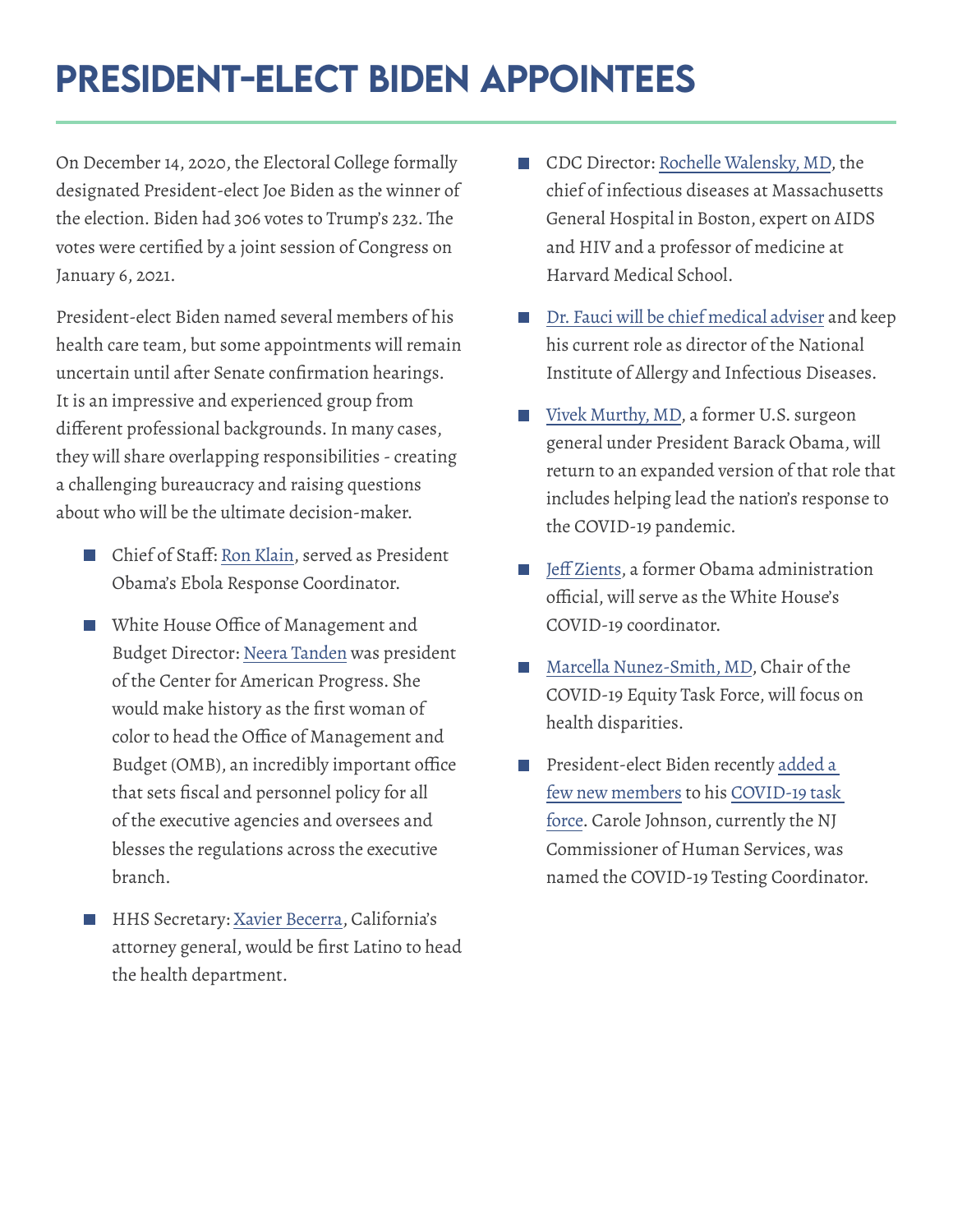# <span id="page-6-0"></span>**HEALTH CARE REGULATORY LANDSCAPE IN 2021**

While COVID-19 dominated the health regulatory landscape in 2020, there will soon be other rule mandates that demand the health industry's attention. A myriad of [pandemic-related rules](https://www.cms.gov/newsroom/fact-sheets/fourth-covid-19-interim-final-rule-comment-period-ifc-4#:~:text=In%20an%20Interim%20Final%20Rule,access%20to%20a%20lifesaving%20vaccine.&text=Establishes%20enhanced%20Medicare%20payments%20for,for%20COVID%2D19%20tests%2C%20and) and [waivers](https://www.cms.gov/files/document/summary-covid-19-emergency-declaration-waivers.pdf) will abruptly come to an end when the Public Health Emergency is officially terminated, but there are a number of regularly-scheduled regulations that must also be commented on or complied with in the new year, including (but not limited to):

- Grandfather plans under the Affordable Care Act new final rule
- 2020 Notice of Benefit and Payment **Tale** Parameters [\(NBPP rule\)](https://www.cms.gov/newsroom/press-releases/cms-proposed-rule-seeks-reduce-exchange-fees-again-lower-premiums-plans-using-federal-enrollment)
- Risk adjustment data validation (RADV) H program final rule
- Transparency in Coverage for health plans final rule
- Hospital price transparency final rule
- HIPAA Privacy Rule [proposed rule](https://www.healthcareitnews.com/news/hhs-floats-major-changes-hipaa-privacy-rule)
- 21st Century Cures Act Information Blocking and Health IT Certification [rule](https://www.healthcareitnews.com/news/hhs-publishes-final-regs-info-blocking-interoperability)
- Patient Access and Interoperability [rule](https://www.cms.gov/files/document/cms-9115-f.pdf)  $\Box$
- Prior Authorization [proposed rule](https://www.cms.gov/Regulations-and-Guidance/Guidance/Interoperability/index)
- Expansion of Medicare telehealth services in the Physician Fee Schedule final rule
- Stark Physician Self-Referral law [updates](https://www.cms.gov/newsroom/press-releases/cms-announces-historic-changes-physician-self-referral-regulations)
- Three new safe harbors in the [anti-kickback](https://public-inspection.federalregister.gov/2020-26072.pdf)  [statute](https://public-inspection.federalregister.gov/2020-26072.pdf)
- New (voluntary) Medicare direct contract [model](https://www.cms.gov/newsroom/press-releases/cms-announces-new-model-advance-regional-value-based-care-medicare)

As you can see, connecting the dots between the many federal regulations that are governing health care operations is going to be an interesting challenge for not only hospital and health plan compliance officers, but also for all the technology vendors that are trying to help.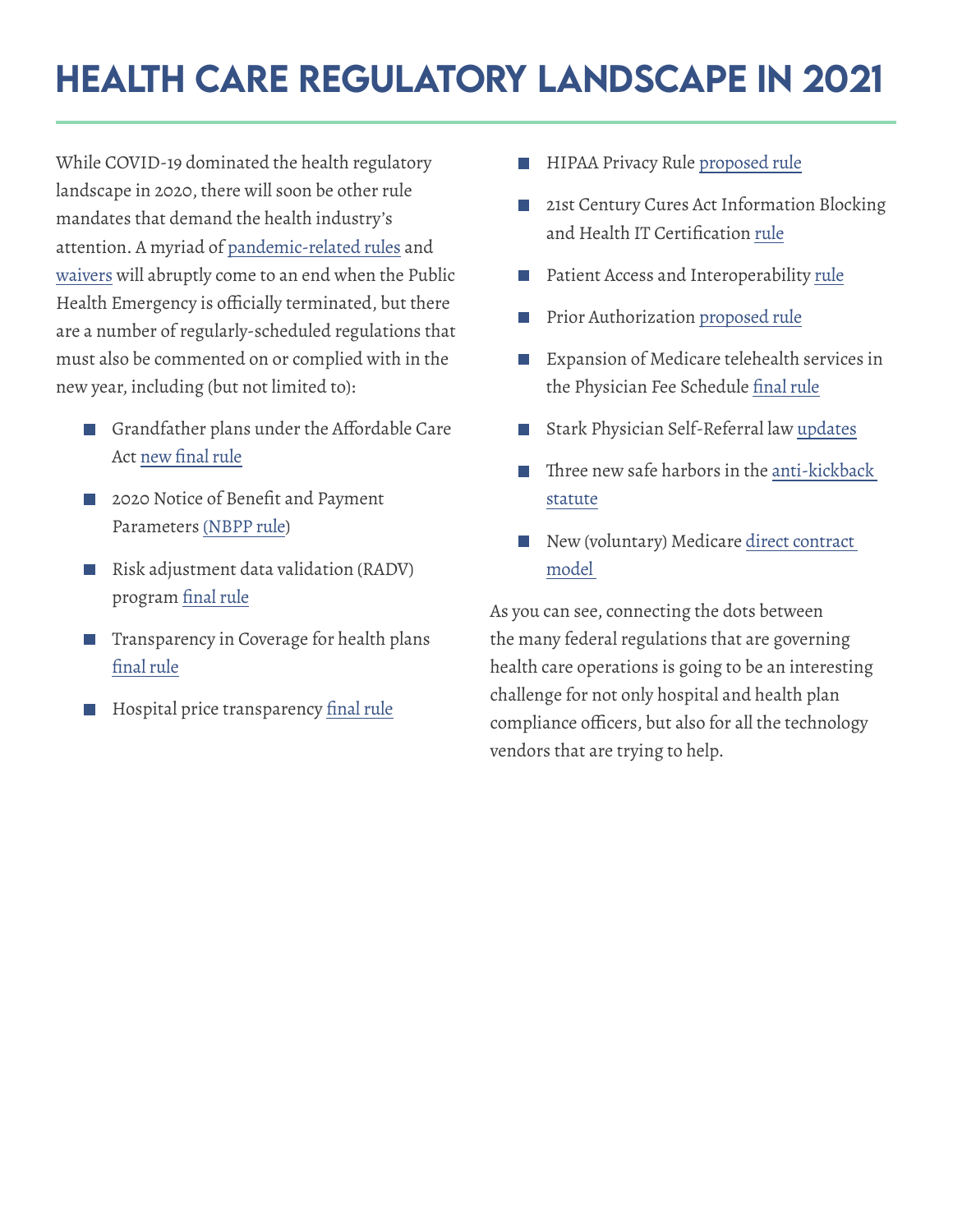### <span id="page-7-0"></span>Coronavirus Testing in the Outpatient Setting Policy Update

On December 2, 2020, Avalon's Clinical Advisory Board (CAB) met for its fourth quarter policy review meeting. They reviewed 26 policies, including a policy on coronavirus testing in the outpatient setting. In this meeting, the CAB expanded coverage criteria for antibody testing as an aid in the diagnosis of multisystem inflammatory syndrome (MIS) from only children to adults based on a 2020 CDC case series report. The CAB also examined the coverage criteria for antigen panel testing and ultimately decided that the use of antigen panel testing of *up to five antigens meets coverage criteria* for patients with

signs and symptoms of a respiratory tract infection, as evidenced by a compatible clinical syndrome where at least one of the following conditions is present: a temperature of 102 or greater, pronounced dyspnea, tachypnea, or tachycardia. It was decided that antigen panel testing of six or more antigens does not meet coverage criteria because there is a lack of clinical utility for large panels. With so many changes happening daily in COVID-19 research, the *Coronavirus Testing in the Outpatient Setting* policy is scheduled for additional review in the first quarter of 2021.

# Epidemiology, Immunity, and Reinfection

Unfortunately, there is still little known about COVID-19 immunity. At the October 30th meeting, the Advisory Committee on Immunization Practices (ACIP) reviewed a series of topics surrounding the COVID-19 pandemic, namely on the current understanding on virus distribution, post-infection immunity and reinfection, and epidemiology in pregnant women.

Between January 22 and October 29, 2020, the US reported a total of 8,834,393 cases of the virus and 227,045 deaths. It is believed that repeat exposure to the virus may lead to a boosting of the immune response. Studies on post-infection immunity also demonstrated that in humans with SARS-CoV-2 infection, serum antibodies declined between the acute phase and two months post-discharge. Moreover, in healthcare workers with a history of mild SARS-CoV-2 infection, serum antibodies likewise decreased two months post-infection. What is interesting is that among persons hospitalized with SARS-CoV-2 there seems to be little to no decrease in

neutralizing antibodies over 75 days since symptoms onset. Additionally, SARS-CoV-2 memory B cells did not decrease at the same rate as serum antibodies.

ACIP also broached the topic of possible reinfections. Cases of suspected reinfections with other human coronaviruses have already been reported and– drawing on longitudinal studies performed using seasonal coronaviruses–are likely to become more common over time due to both waning immunity in the population and increased exposure. However, researchers are optimistic that these reinfections are unlikely to occur within three months.

The last topic discussed during the meeting was the distribution and determinants of the virus in pregnant women.The data showed that there was increased risk of severe maternal illness and preterm birth associated with coronavirus. Some breast milk samples have also tested positive for the virus. That said, breast-feeding is still recommended since the risk from this method of transmission appears insignificant.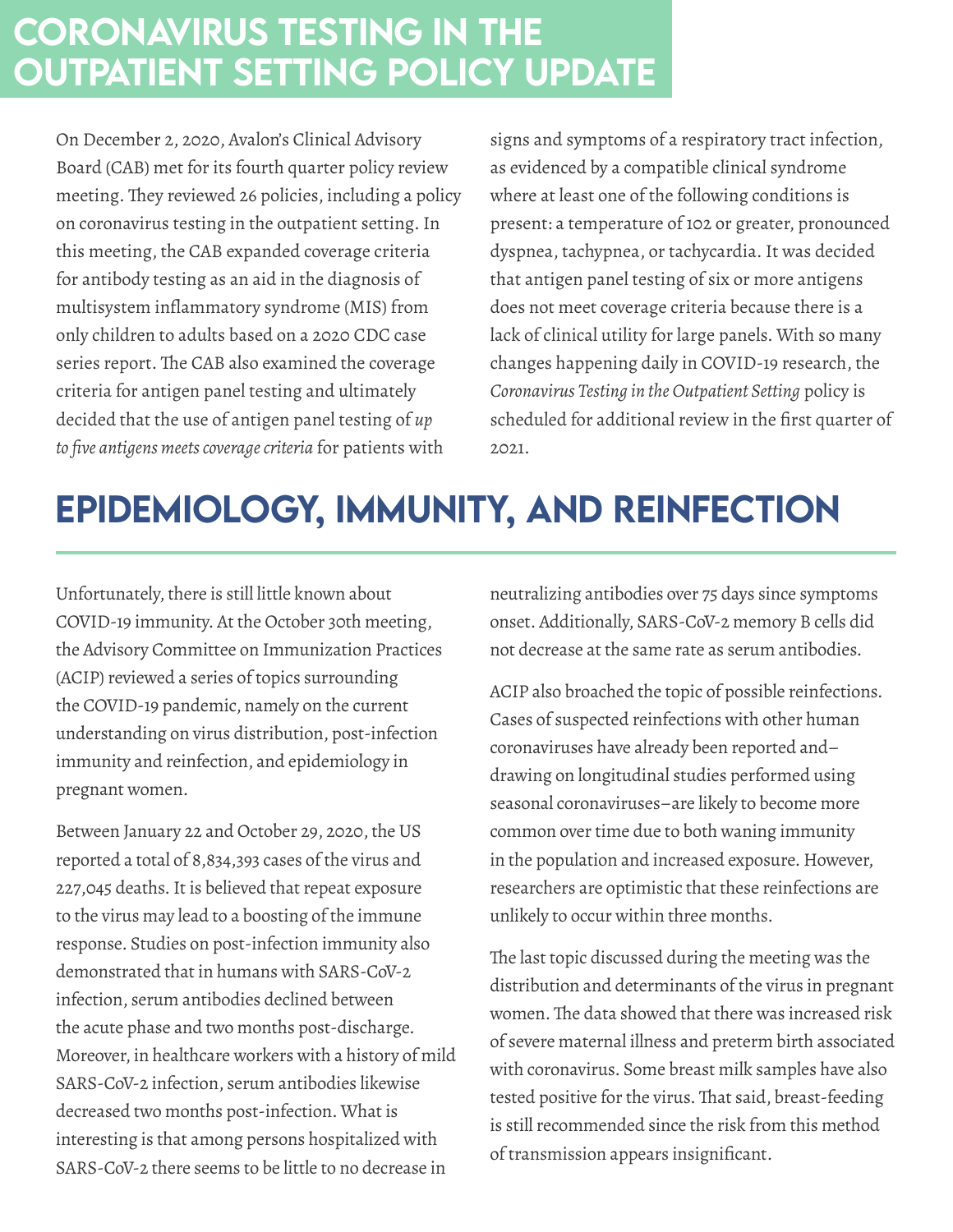# <span id="page-8-0"></span>Antibody Testing

Currently, two types of antibody testing are performed in clinical labs: binding antibody testing and neutralizing antibody testing. In April 2020, the American Medical Association (AMA) released CPT® codes for reporting binding antibody detection (codes 86328 and 86769) for coronavirus blood testing, which include point-of-care tests (i.e. lateral flow) and have the added advantage that most antibodies are detectable in one to three weeks. In August 2020, the AMA released CPT codes 86408 for neutralizing antibody test screening and 86409 for neutralizing antibody titers. Neutralizing antibody tests are used to determine the functional ability of antibodies to prevent infection or to determine immunity, but these tests require that they be performed in specialized laboratories. For example, biosafety level two laboratories perform tests on recombinant pseudo-virus expressing the S-protein of SARS-CoV-2, while laboratories employed for

virus neutralization tests require biosafety level 3 because the tests deal with live viruses. A better understanding of the epidemiology of the disease can pinpoint areas of interest to guide decision-making.

Regarding the issues with immunity and reinfection, promising results are on the horizon in the form of innate immunity antibody testing. A new test has been released that detects the response of T-cells which form the core of the body's adaptive immune response by "remembering" specific pathogens to the novel coronavirus. The Adaptive Technologies' test, if FDA-approved, would become the first commercial test that can detect the response of a T-cell to the virus. The reason why exploration of T-cells is gaining traction now is that though antibodies are vital to the immune response to the virus, T-cells can recognize the virus and are believed to persist for at least six months in the body, whereas serum antibodies may wane after only two months.

# Antibody Testing Trends

Avalon's clinical claims data indicates that antibody testing spiked at the beginning of the pandemic with the appearance of commercially available and FDA-authorized antibody tests in the outpatient and independent labs settings. Antibody testing experienced a spike in testing in the outpatient setting, but by the end of May 2020 it was reported

that independent labs performed roughly 2/3 of this testing. In July 2020, the ordering pattern of these tests significantly dropped as shown in Figure 1.It is not surprising to see this drop in antibody testing because the clinical utility of the antibody tests is currently very limited.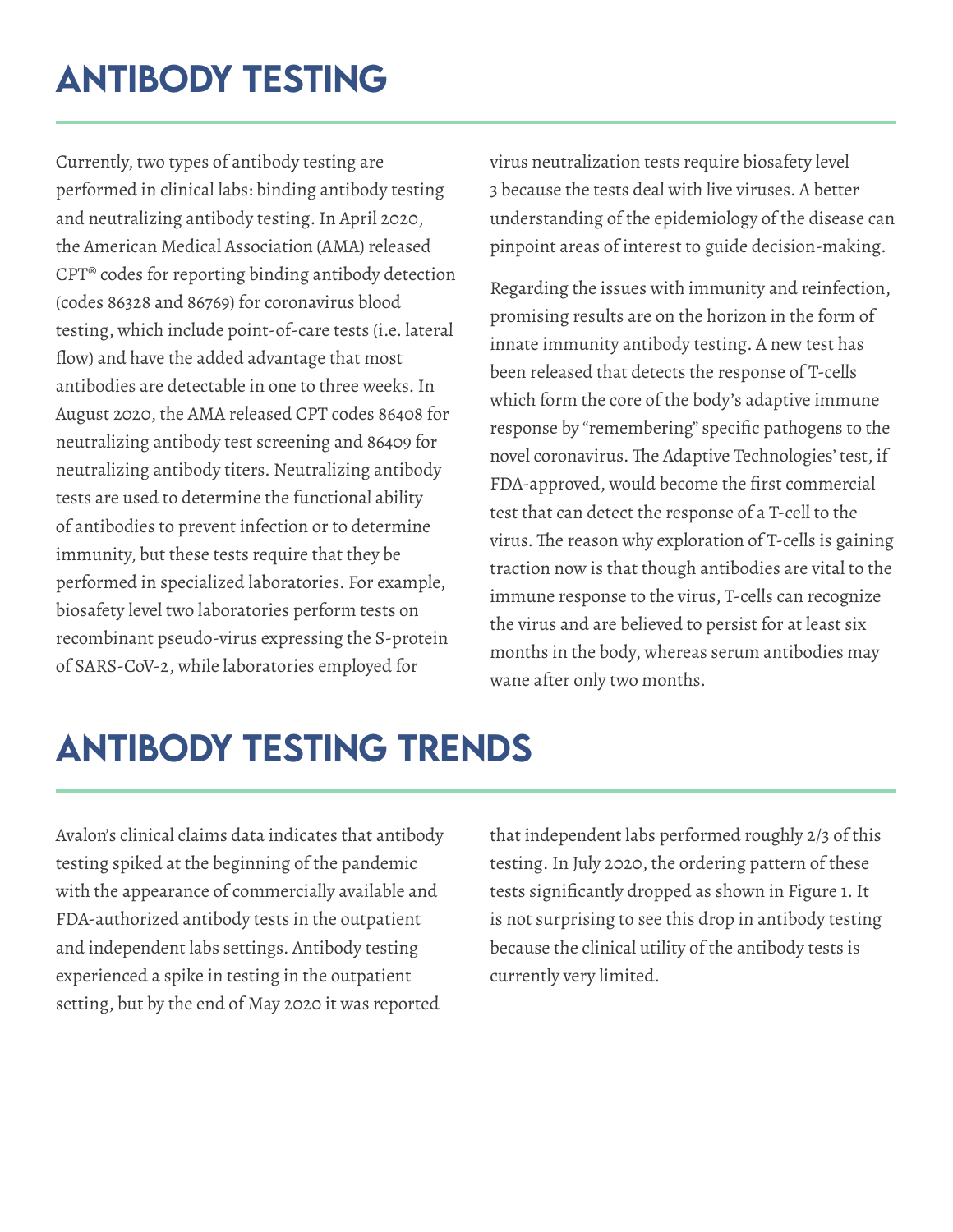

Figure 2 (included below) shows the distribution of antibody tests ordered by procedure code. Most tests performed are for two-step binding antibody detection (CPT 86769), with little to no neutralizing antibody testing occurring. These trends are becoming more stable with greater understanding and education of the public. However, the FDA has

issued (12/15/2020) an emergency use authorization (EUA) for the over-the-counter, fully at-home diagnostic antigen test produced by Ellume. This may encourage a shift in not only the location where people get tests performed, but also an increase in the number of people who are tested.

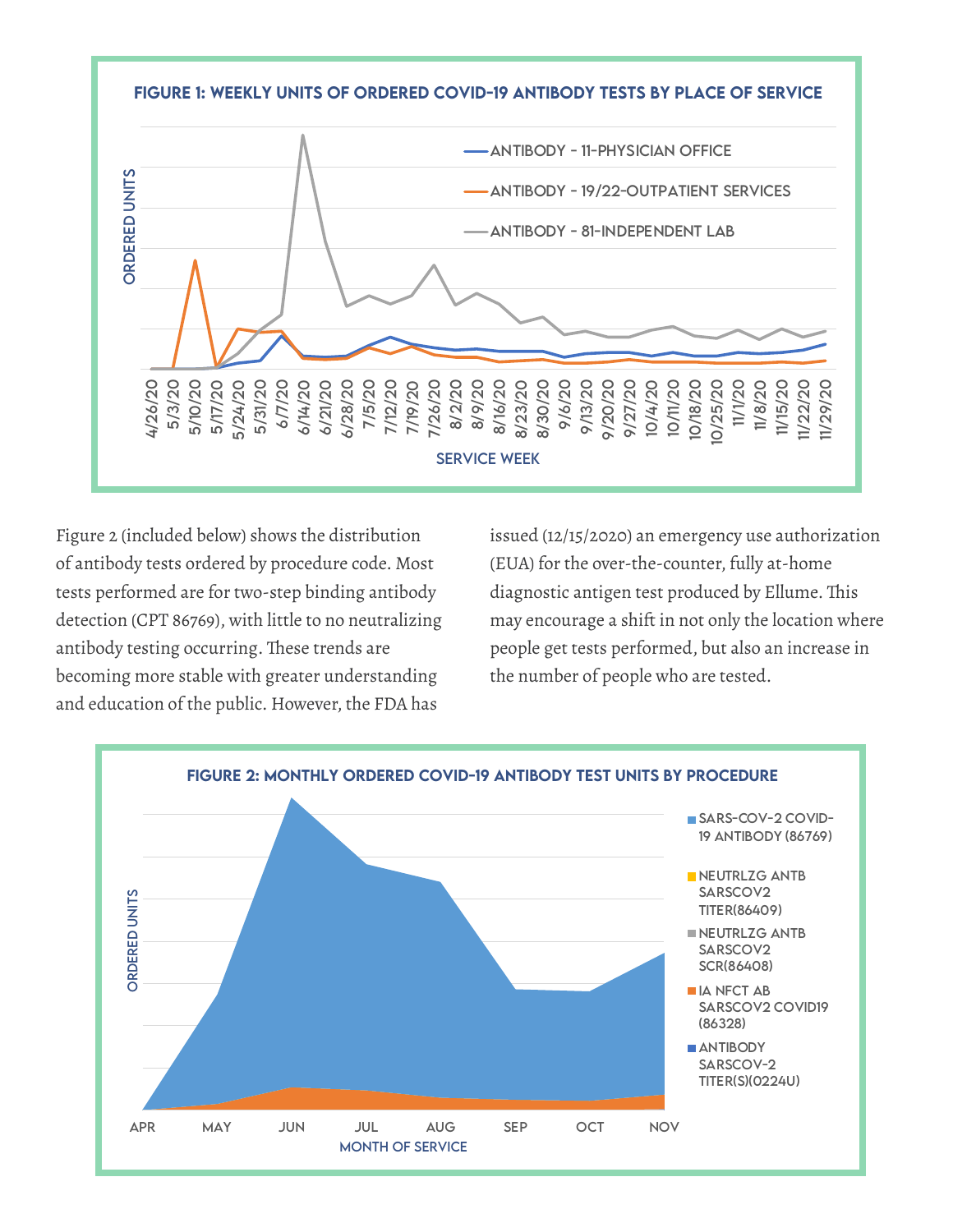# <span id="page-10-0"></span>Over-The-counter Testing

Many "home tests" have been limited to home collection kits, where a patient would collect his or her own sample and send it to the lab for testing. These tests required a doctor's order. However, with the recent FDA authorization of Ellume's COVID-19 Home Test, consumers are able to take the test and receive the results at home, without a prescription.

**VACCINATION** 

The test has identified 91% of positive samples and 96% of negative samples, and it simply requires the user to perform a nasal swab to detect certain antigens of the COVID-19 virus. This home test uses an analyzer that connects to a software application on a smartphone and can deliver results on the smartphone in as little as 20 minutes.

Currently, there are four classes of vaccines that are or soon will be available. They include mRNA, adenovirus vectors, recombinant proteins, and inactivated viruses, with each having their merits and shortcomings. mRNA vaccines are the newest of the four, and they deliver RNA instructions for SARS-CoV protein production. The concept is that the body can be taught to produce a protein that will evoke an immune response without using the live virus that causes COVID-19. However, some of this type of vaccine can face logistical issues since it requires the vaccine to be stored in -94ºF (-70ºC) temperatures over long distances such as for Pfizer's BioNTech COVID-19 vaccine.

Adenovirus vector vaccines are more well-known, but similarly focus on employing a vector to deliver mRNA that tricks the body into thinking it has been infected and subsequently makes the body mount an immune response. This was first used with the Ebola vaccine and has the advantage of requiring only normal refrigerator storage; however, cases of neurological events had been reported when used with the Ebola vaccine, and so may once again present a problem.

Recombinant protein vaccines employ recombinant versions of the spike protein and include an immune system-activating adjuvant. A pitfall of this type of vaccine is its inability to elicit a strong response from CD8 T-cells, the cells of which would play an important role in killing virally infected cells.

The last class mentioned here is the inactivated virus, which employs an attenuated virus that has been killed or inactivated to provoke an immune response, and a classic example of this is the poliovirus vaccine. However, though the inactivated virus vaccine benefits from a long tradition of its use, the vaccine is difficult to deploy due to complications with growing the material needed in vast quantities.

Other possible vaccines worth mentioning include pipelines for DNA vaccines focused on using antigenic materials encoded as DNA plasmids for direct in vivo production to elicit the body's adaptive immunity and pipelines for the use of different vectors, such as the stomatitis vector, are also being explored.

On December 11, 2020, the FDA granted an EUA for the mRNA-based BioNTech/Fosun Pharma/Pfizer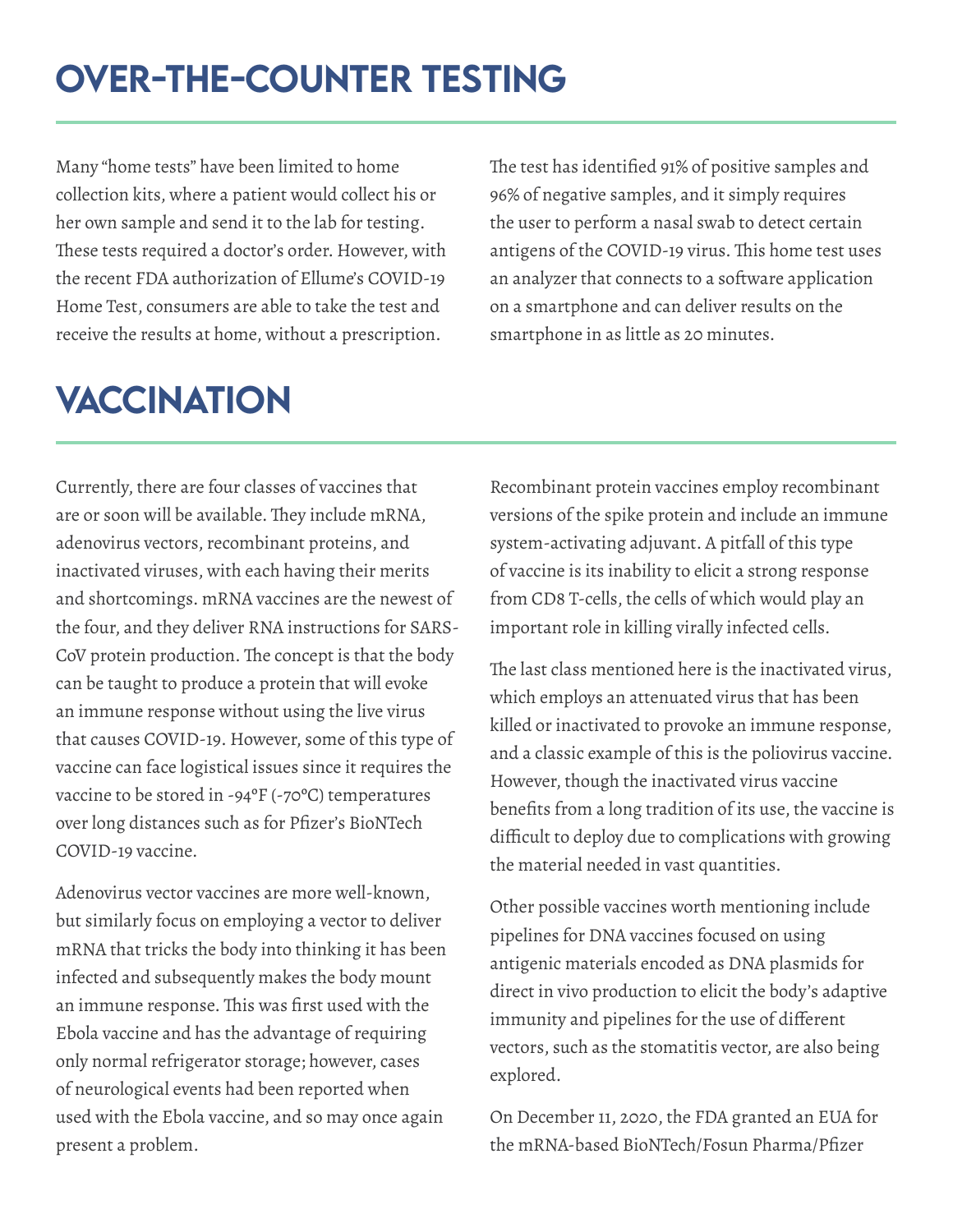<span id="page-11-0"></span>vaccine. On December 18, 2020, the FDA granted an EUA for the mRNA-based Moderna vaccine. Three additional large-scale (Phase 3) clinical trials are currently in progress. They include AstraZeneca's adenovirus vector vaccine, Janssen's adenovirus vector vaccine and Novavax's recombinant protein vaccine. Notable mentions for other vaccine candidates include the recombinant protein vaccine being developed by Sinovac Biotech and Sinopharm's inactivated virus vaccine out of China. This one is not recognized by the CDC but has bodies of evidence supporting its validity and utility from trials conducted in Indonesia and Brazil.

The federal government will oversee a centralized system for ordering, distributing, and tracking COVID-19 vaccines, but all orders will be made through the CDC. The CDC asserts that the safety of the COVID-19 vaccines is a top priority. Their commitment to safety goes so far as to installing a new smartphone-based, after-vaccination tool to

#### rapidly detect any safety issues with the vaccines. CDC guidance on COVID-19 vaccines also dictate that healthcare workers and residents of long-term care facilities are their first priorities due to limited supplies, though the coffers are expected to grow shortly. Vaccination providers will need to enroll and complete the CDC's COVID-19 Vaccination Provider Profile form to each location where the vaccine will be administered, and these orders will be approved and transmitted by the CDC's Vaccination Tracking System. Providers can expect their vaccines to be shipped within 48 hours of approval.

Those receiving the EUA-approved vaccines must be mindful that two doses are required for the greatest efficacy and protection. The second dose should follow the first dose in three (Pfizer vaccine) or four weeks (Moderna vaccine). If someone forgets to obtain the second dose on time, experts state that there is no need to restart the series. Future candidates may only require one dose.

# Saliva Testing

The gold standard for COVID-19 sample collection is the nasopharyngeal swab. Though accurate, it generates waste as it requires more supplies. It also places healthcare workers at greater risk with potentially infected individuals. These factors cause challenges to scaling testing adequately. Therefore, saliva testing is a reasonable alternative. Saliva testing is a safer and more consistent collection

method that requires fewer supplies, which would allow testing to be done more frequently. However, critics state that saliva testing is not as accurate – especially when the viral load is low. EUA approvals exist for several saliva testing molecular mechanisms, and given the growing need for testing, the opportunity to use saliva should be more seriously considered.